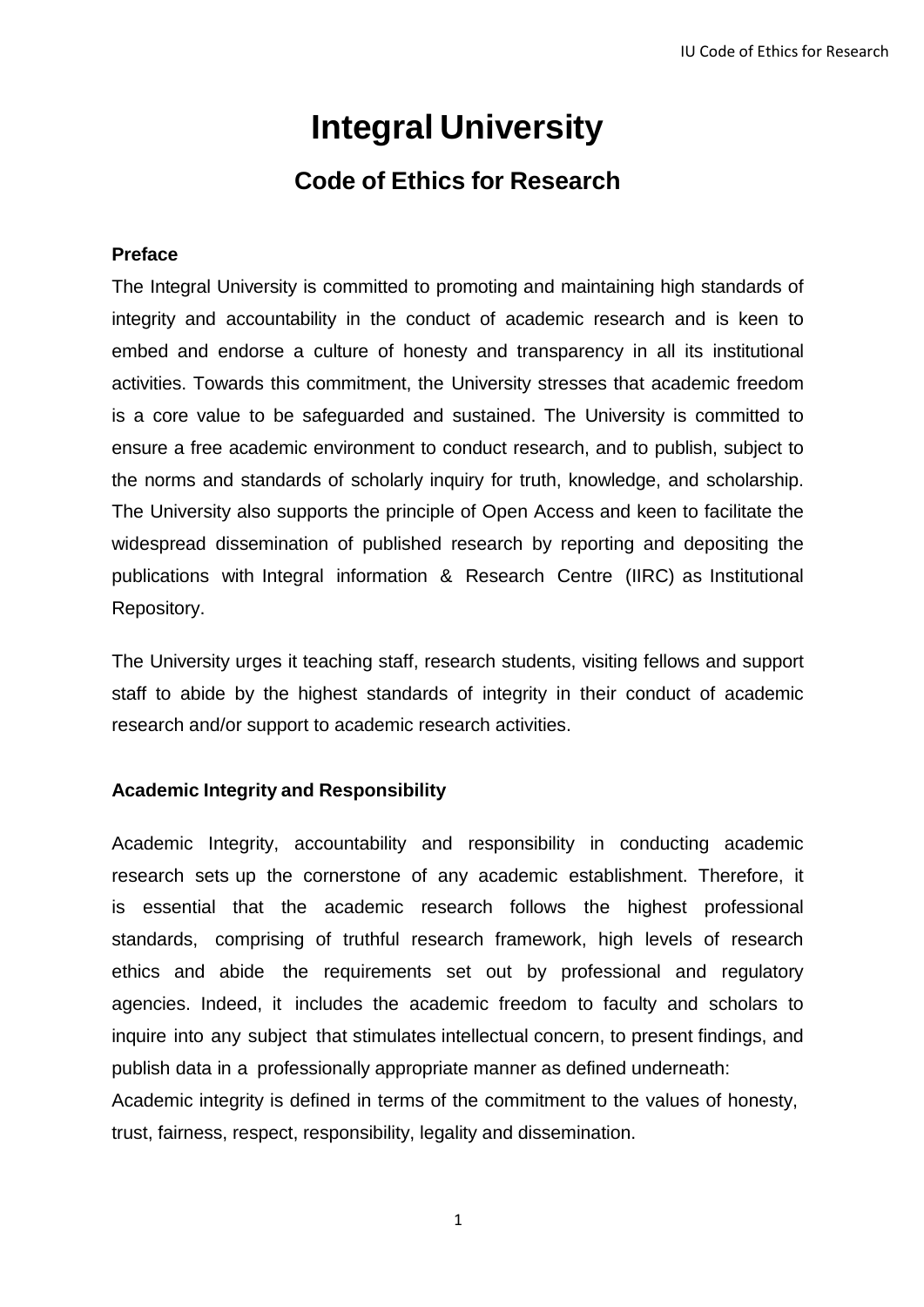- *Honesty:* To quest for truth, knowledge, scholarship and understanding with intellectual and personal honesty in learning, teaching and research.
- **Trust:** To foster an environment of mutual trust to encourage the free exchange of ideas and enable all to reach their highest potential.
- **Fairness:** To ensure fairness in institutional standards, practices and procedures as well as in interactions between members of the community.
- *Respect:* To promote respect among students, staff and faculty and to endorse scholarship and research for intellectual development.
- *Responsibility:* To uphold high standards of conduct in research with shared responsibility for promoting academic integrity among all members of the community.
- **Legality:** To observe legal norms related to the conduct and publication of research in terms of copyright, intellectual property rights of third parties, regulating access to research resources and the laws of libel.
- **Dissemination:** To make the results of its research as widely and as freely available as possible.

#### **Institutional Responsibilities**

The Dean, Research and Development, Dean, Doctoral Studies, Dean Academics, Deans of the Schools, Directors, and Heads of Departments together with the teaching staff, are responsible for promoting and endorsing a transparent academic environment conducive to the application of the high professional and ethical criteria of good practice for academic research. Faculty and Research Supervisors are expected to create and sustain the climate of mutual co-operation that facilitates the open exchange of ideas and the development of academic research skills. They are also expected to ensure the provision of good supervision and direction for researchers, in accordance with the nature of the individual academic discipline and associated mode of research. Follow the Code of Practice for Doctoral Supervision as described in the Statutes, Ordinances and regulations of the Integral University, which delineates the supervisory relationship, and procedures and regulations for assessment and evaluation of research progress and related matters.

2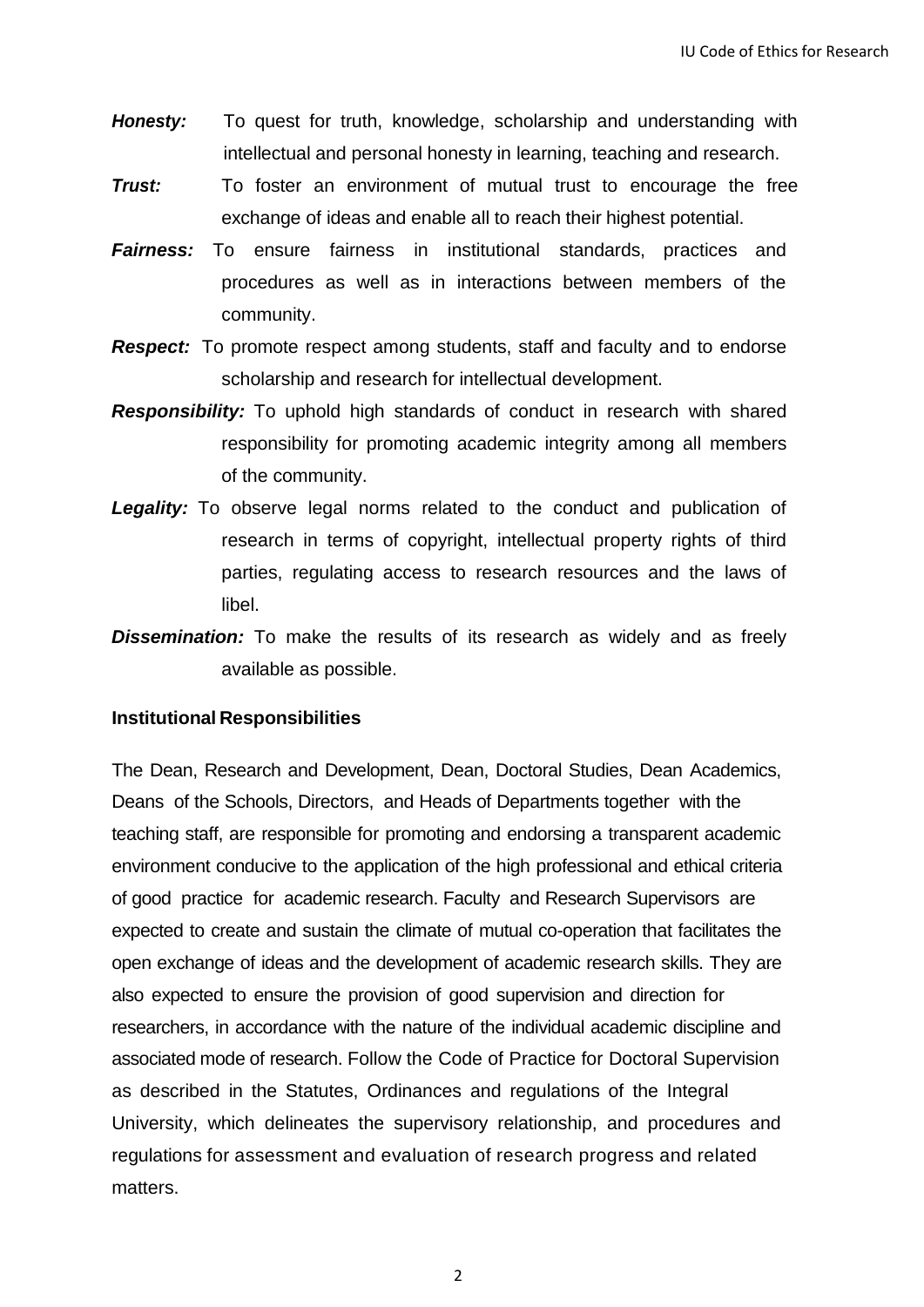### **Training of Doctoral Students and Support Staff**

The Academic Departments should ensure that all researchers undertake appropriate training in research design, methodology, regulatory and ethics approvals and consents, equipment use, confidentiality, data management, record keeping, data protection and publication, the appropriate use of licensed research resources and respect for the intellectual property rights of third parties. The University is also committed to preparing its administrative and support staff involved in record keeping and the implementation of *IU Data Protection Policy* and expects them to fully respect the principles and rules of the Code of Ethics in Academic Research.

## **Publication Practice: Authorship, Notification, Archiving and Depositing Copies of Research Publications with the Institutional Repository (IIRC) Centre**

The Integral University encourages the publication and dissemination of results of high quality research. It also expects that researchers will engage in the process of publishing and dissemination of their work responsibly and with an awareness of the consequences of any such dissemination in the wider media. Results should be published in a form appropriate to the academic discipline. It is obligatory that all individuals listed as authors accept responsibility for the contents of the publication and identify their contribution to it. Authors should have participated sufficiently in the research to take public responsibility for the contents.

#### **Open Access Policy**

Open Access (OA) is the free, immediate, online access to the results of scholarly research, and the right to use and re-use those results as and when needed. The basic idea of OA is just to make research literature and outputs available online without price barriers and without most permission barriers.

The Integral University supports the principle of Open Access and invites the academic community to facilitate the widespread dissemination of their published research by reporting and self-archiving their publications with IIRC. In this context, the faculty members and Research scholars/Researchers are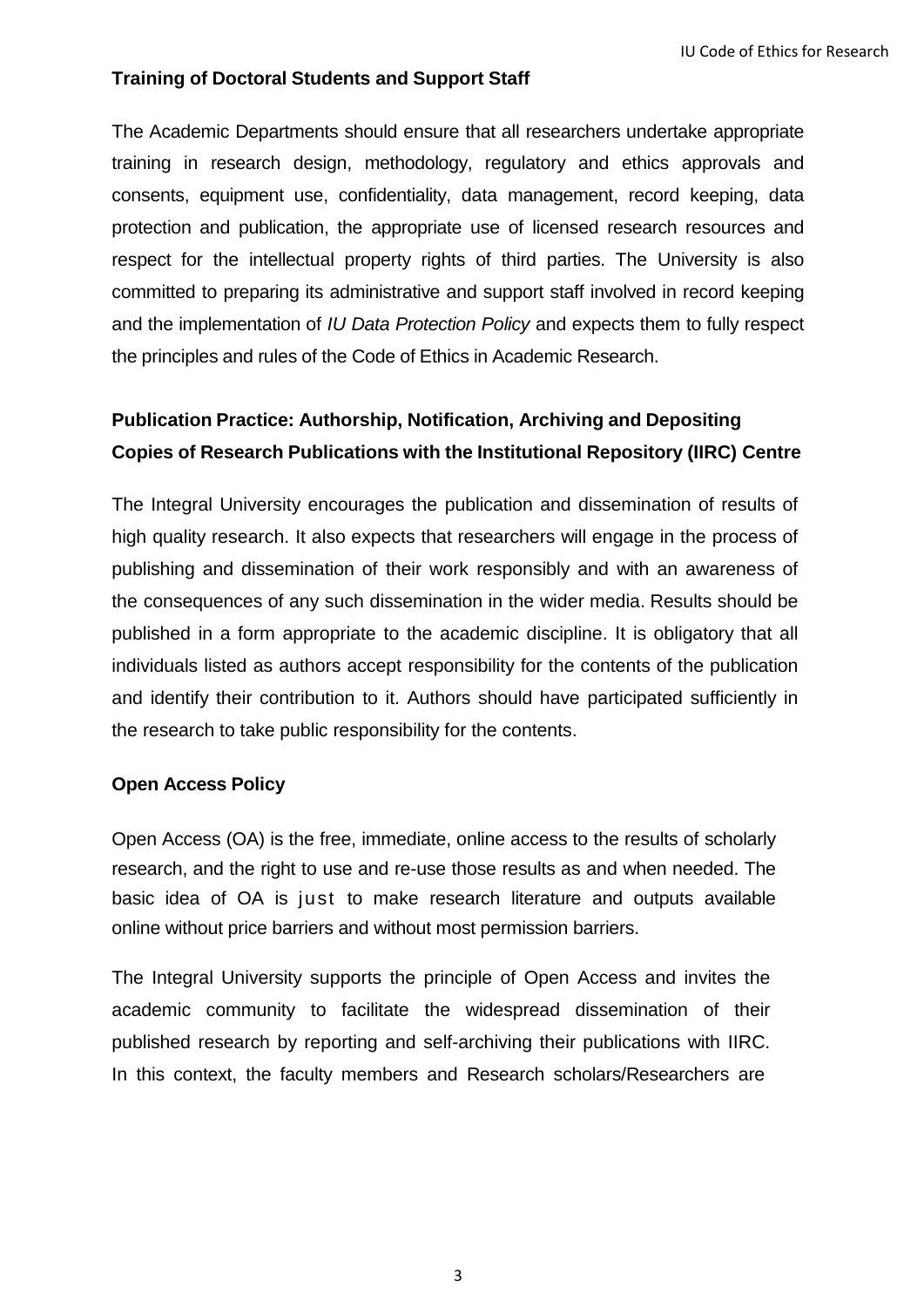required to deposit a full-text copy of their academic publications (articles, working papers, books, book chapters, and reports) with IIRC while respecting copyright law, thereby ensuring Open Access. Deposits should be made as early as possible, and no later than the date of formal publication. All other Integral university publications, such as books, working papers, lectures, policy papers, research reports, journals, must be made available with IIRC.

#### *Authors encouraged to publish in Open Access journals*

Integral faculty members and researchers are encouraged to publish their results, in high quality peer reviewed journal including those of Open Access journals. Thus, the authors who publish in subscription journals should deposit a full-text copy of their article at IIRC portal.

#### **Identifiers**

Authors should be uniquely identifiable through identifiers which are persistent, non-proprietary, open and interoperable through existing sustainable initiatives such as ORCID author identifiers as Researcher ID/Scopus ID).

#### **Appointment and Composition of the Ethics Committee**

The Ethics Committee is appointed by the Academic Council or Vice Chancellor on behalf of Academic Council..

#### *Composition of Ethics Committee***:**

- 1. Dean, Research & Development (Chairman)
- 2. Two Dean of Schools (on rotation, for a two-year term)
- 3. One faculty member (to be nominated by Vice Chancellor)
- 4. One external Professor (to be nominated by Vice Chancellor)
- 5. One Research Scholar (nominated by the Chairman)
- 6. One post-doc (from a one or more year post-doc fellowship programme, of Govt. of India or International, nominated by Vice Chancellor)
- 7. Legal advisor (from School of Law, IU, co-opted by the Chairman, if required )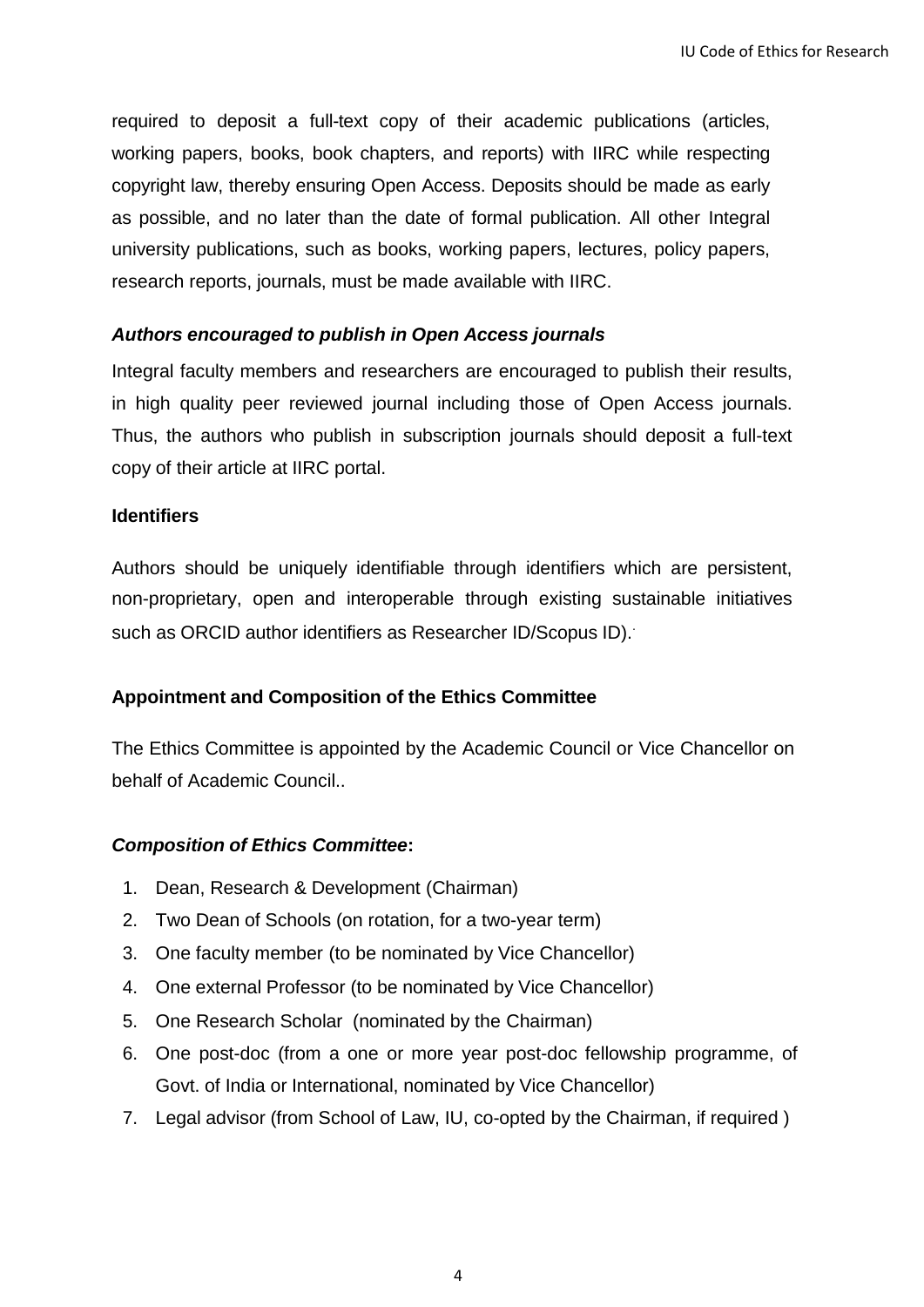The term of the Committee shall be for a period of two years. In case of conflict of interests, members of the Ethics Committee shall be temporarily replaced by substitutes nominated by the Vice Chancellor.

#### **Functions of the Ethics Committee**

- 1. To provide advice and guidance to the academic community on all matters pertaining to academic research ethics
- 2. To advise the Academic Council on compliance with the 'Code of Ethics in Academic Research' of the various academic activities at the Integral University.
- 3. To provide guidance and academic support to scholars on ethical issues in respect of teaching, research and other academic activities. On an entirely voluntary basis, researchers may ask the Ethics Committee for consultation on ethical aspects of their research.
- 4. To confirm to external agencies on behalf of the University compliance with ethical standards in respect of research projects undertaken by scholars at the Integral University.
- 5. To advise the Executive Committee and the Academic Council of any policies that may be required in relation to accepting funds from particular sponsors of research
- 6. to act as an investigative/consultative body for any disputed matter concerning research ethics and conduct
- 7. to make recommendations to the internal Disciplinary Committee on what action, if any, should be taken as a result of the investigations.

#### **Definition of Research Misconduct**

Misconduct in academic research implies fabrication, falsification, plagiarism or deception in proposing, carrying out or reporting results of research and deliberate dangerous or negligent deviations from accepted practice in carrying out research. It includes failure to follow an agreed protocol, if and when this failure results in unreasonable risk or harm to persons, the environment, and when it facilitates misconduct in research by collusion in, or concealment of, such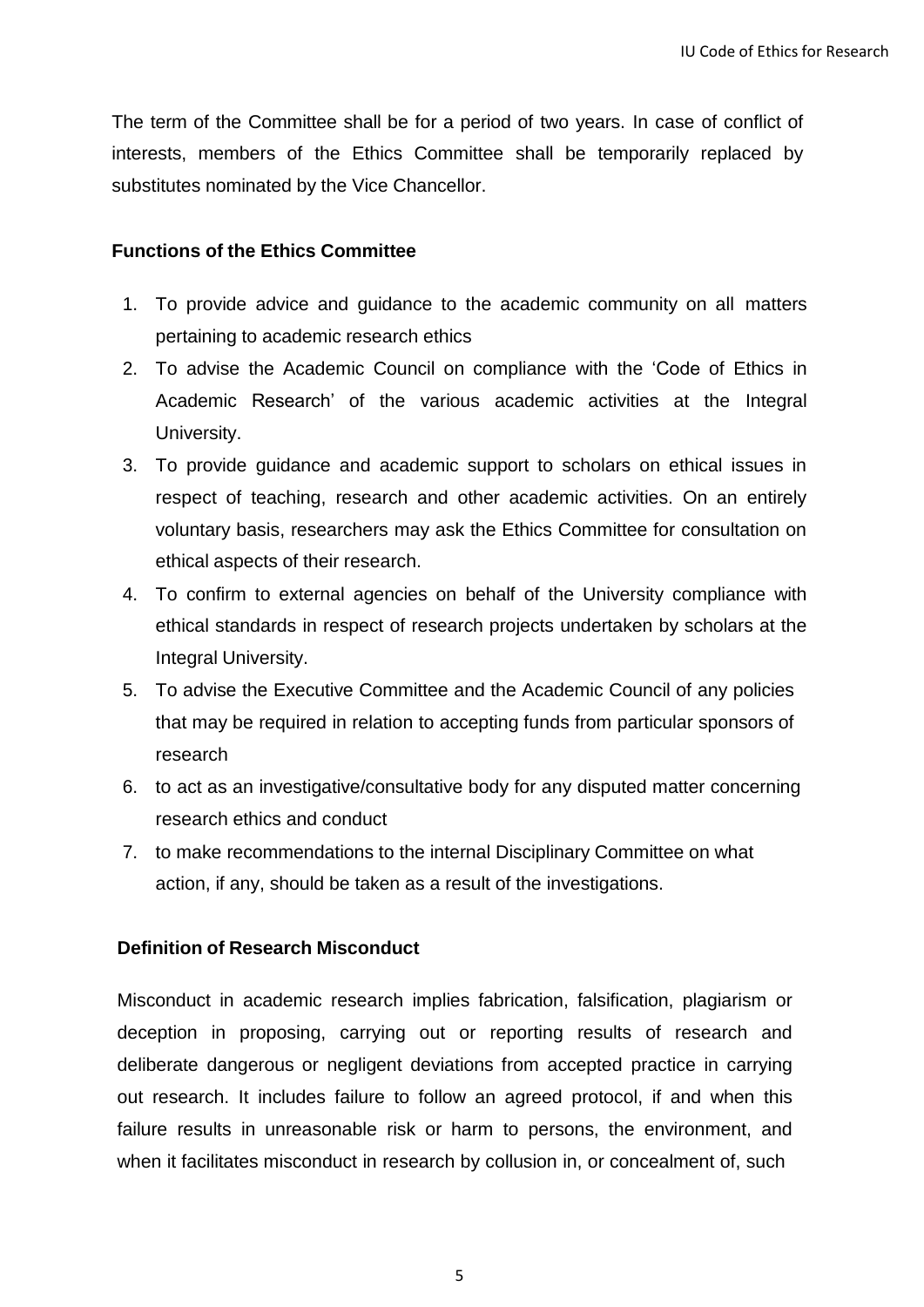actions by others. Misconduct also includes any plan or attempt to do any of the following acts.

**Plagiarism:** The deliberate copying of ideas, text, data or other work (or any combination thereof) without due permission and acknowledgement.

*Piracy:* The deliberate exploitation of ideas from others without proper acknowledgement

*Abuse of Intellectual Property Rights:* Failure to observe legal norms regarding copyright and the moral rights of authors.

*Abuse of Research Resources:* Failure to observe the terms and conditions of institutionally licensed research resources.

**Defamation:** Failure to observe relevant legal norms governing libel and slander.

*Misinterpretation:* The deliberate attempt to represent falsely or unfairly the ideas or work of others, whether or not for personal gain or enhancement.

*Personation:* The situation where someone other than the person who has submitted any academic work has prepared (parts of) the work

*Fabrication and Fraud:* The falsification or invention of qualifications, data, information or citations in any formal academic exercise.

*Sabotage:* Acting to prevent others from completing their work. This includes stealing or cutting pages out of library books or otherwise damaging them; or willfully disrupting the experiments of others; or endangering institutional access to licensed research resources by willfully failing to observe their terms and conditions.

*Denying access to information or material:* To deny others access arbitrarily to scholarly resources or to deliberately and groundlessly impede their progress.

*Misconduct in formal examinations:* Includes having access, or attempting to gain access during an examination, to any books, memoranda, notes, unauthorized electronic devices or any other material, except such as may have been supplied by

6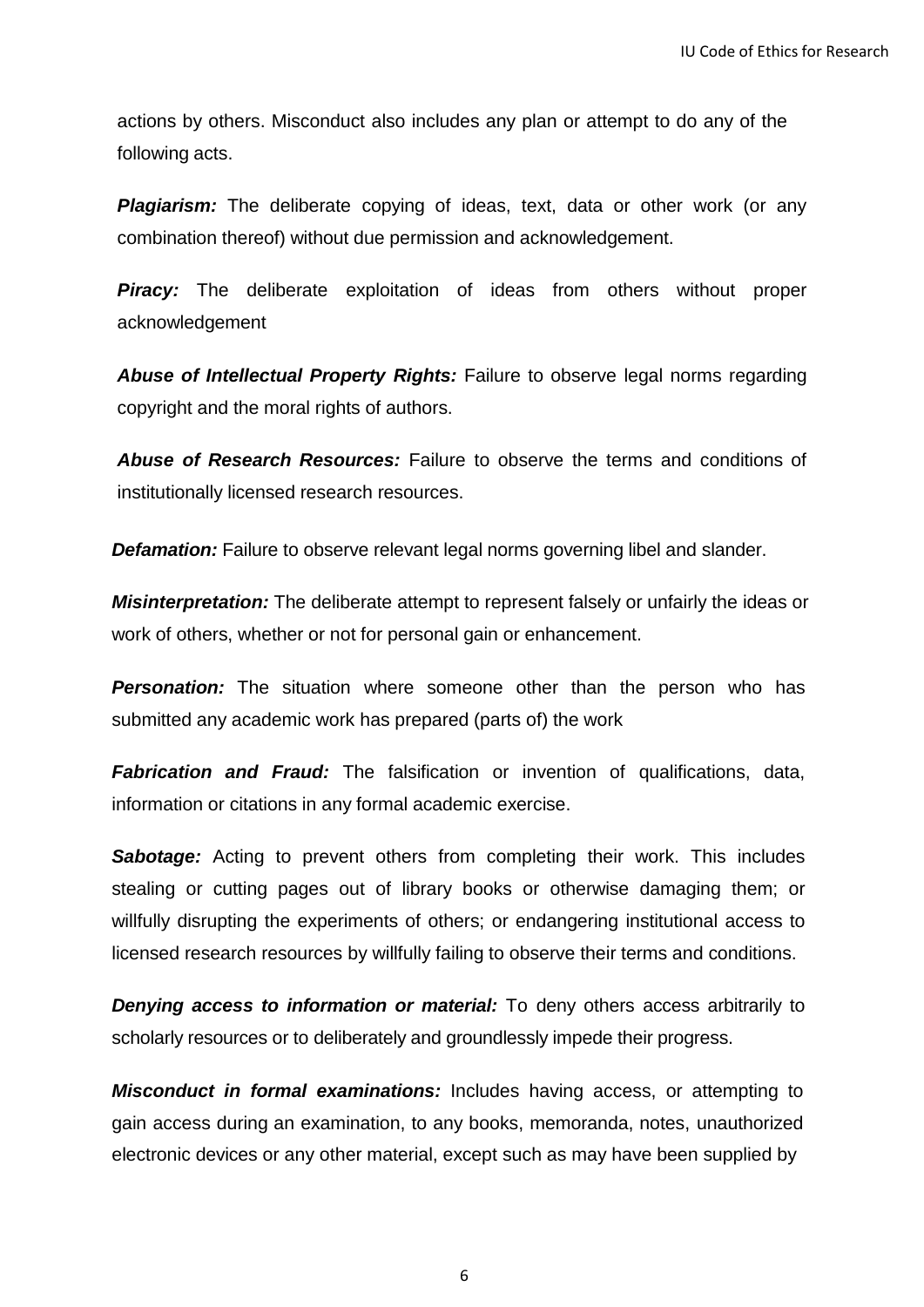the invigilator or authorized by the Academic Department. It also includes aiding or attempting to aid another candidate or obtaining or attempting to obtain aid from another candidate or any other communication and conversations that could have an impact on the examination results.

However, the research misconduct does not include honest error or honest differences in interpretation or judgment in evaluating research methods or results, or misconduct unrelated to research processes.

#### **Level of Violations of Good Academic Practice**

#### **Minor Violations:**

Minor violations may occur because of inexperience or lack of knowledge of the principles of academic integrity and are often characterized by the absence of dishonest intent on the part of the person committing the violation.

#### *Minor violations include:*

- i. Minor plagiarism defined as a small amount of paraphrasing, quotation or use of diagrams, charts etc. without adequate citation. Minor plagiarism may result from poor scholarship (i.e. when a student, through inexperience or carelessness, fails to reference appropriately or adequately identify the source of the material which they use).
- ii. Inaccurate claims to experience, qualifications or contributions in a context where the person committing the violation cannot expect major benefits (such as winning a competition for a prize or job)
- iii. Inaccurate representation of findings without deliberate distortion
- iv. Lack of diligence in declaring relevant conflicts of interest

Such violations may present no risks to subjects, the wider community or the environment, but they may warrant some penalty or sanction at institutional level.

#### **Major Violations:**

Major violations are breaches of academic integrity that are more serious in nature or that affect a more significant aspect or portion of the academic work compared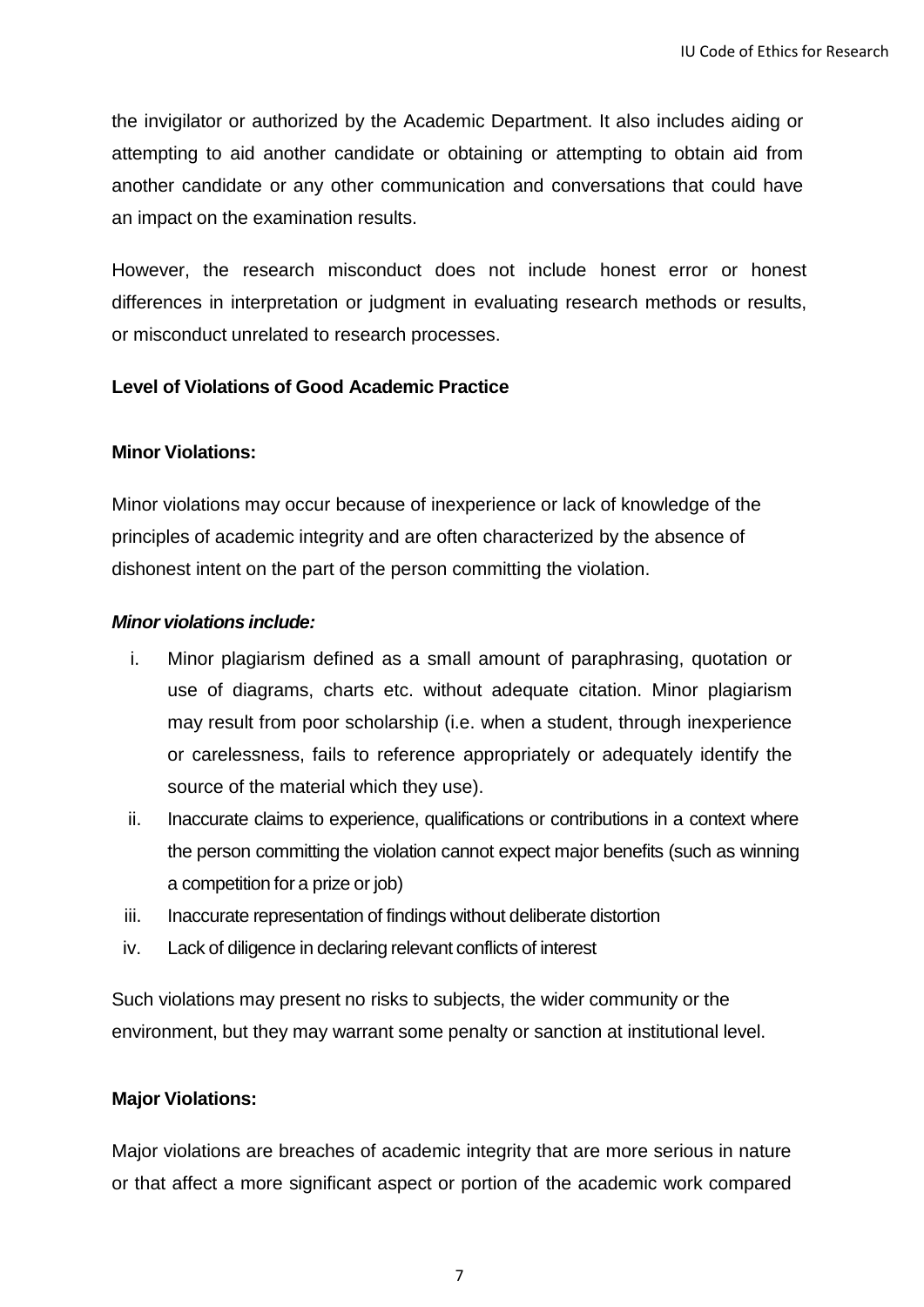with minor violations.

#### *Major violations includes*:

- i. Major Plagiarism
- ii. Willful destruction of data (except where required by the legitimate data provider or where norms of privacy might otherwise be endangered)
- iii. Fabrication or falsification of data
- iv. Falsification of ownership
- v. Defamation
- vi. Systematic abuse of the terms and conditions of licensed research resources
- vii. Other systematic violation of the intellectual property rights of third parties

#### **Definition of Major Plagiarism**:

- i. Extensive paraphrasing or quoting without proper citation of the source;
- ii. Lifting directly from a text or other academic source without reference;
- iii. Use of papers (or parts thereof) from essay banks, either downloaded from the internet or obtained from other sources;
- iv. Presenting another's designs or concepts as one's own;
- v. Continued instances of what was initially regarded as minor plagiarism despite warnings having been given.

Integral University is committed to fully investigate serious violations of academic misconduct by any academic member of the University as per university rules and code of conduct for teachers.

## **Sanctions, as recommended by the Ethics Committee and as decided by the Disciplinary and/or Disciplinary Appeals Committee, may include (but are not limited to):**

- 1. Resubmission of an assignment or academic work
- 2. A failing grade for the examination or specific assigned exercise; or a failing grade for the course as a whole, depending on the importance of the work to the overall course grade